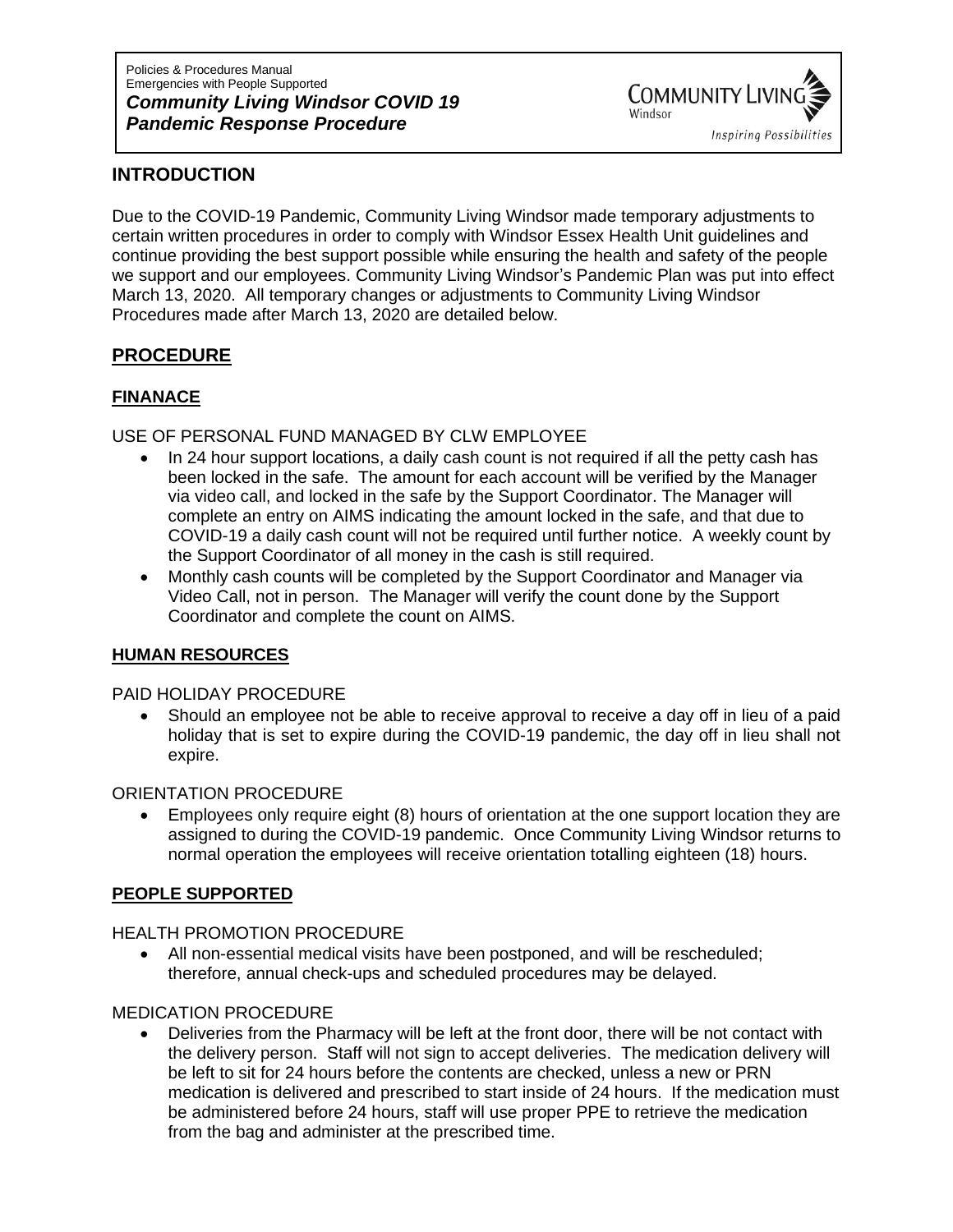- During this time the pharmacy will not accept returns of expired/discontinued/contaminated medication. These will be securely stored at the support location until the pharmacy resumes normal operation.
- Month end medication packages are reviewed by Quality Assurance, once sent in from the support location. The manager will not review the packages during the COVID-19 pandemic.
- Managers will complete their (1) one monthly Narcotic Count via video call with the support coordinator.

#### ENHANCED SUPPORT STRATEGY PROCEDURE

• Enhanced Support Strategies will not be signed during the COVID-19 pandemic. The prescribing physician's signature can be obtained through fax, or at the discretion of Director, Support the signed prescription may be uploaded with the ESS. Verbal consent of the person supported/family will be attained and noted on the ESS and on the AIMS upload for the Enhanced Support Strategy. All Enhanced Support Strategies without signatures will be reuploaded with signatures once Community Living Windsor resumes normal operation.

#### INDIVIDUAL SUPPORT PLANS POLICY AND PROCEDURE

• Individual Support Plan meetings will still take place during the COVID-19 pandemic, family and the manager will participate via phone or video call. People participating in the meeting remotely will not sign the ISP, this will be noted in AIMS when the Individual Support Plan is uploaded.

#### MAINTENANCE PRACTICES AND PROCEDURES

• During the COVID-19 pandemic, Maintenance Requests will be categorized by the Manager, Property as "to be completed" and "not to be completed" based on the level of need and risk.

#### SUPPORT STRATEGY PROCEDURE

• Support Strategies will not be signed during the COVID-19 pandemic. Verbal consent of the person supported/family will be attained and noted in the AIMS upload for the Support Strategy. All Support Strategies without signatures will be reuploaded with signatures once Community Living Windsor resumes normal operation.

#### HOST FAMILY POLICY AND PROCEDURE

- There will be no home visits during the COVID-19 pandemic, Manager, Family Supports will check in with host families via phone and/or video call to review safety requirements and checks.
- The Host Family Agreement will not be signed during the COVID-19 pandemic. All forms relating to the Agreement will be explained to the person supported/host family over the phone or video call and verbal consent will be attained and noted on the forms. Signed copies will be attained once Community Living Windsor resumes normal operation.

#### FEE FOR SERVICE PROCEDURE

• No Purchase of Service Agreements will be signed during the COVID-19 Pandemic. Verbal consent will be attained by the Manager over the phone or video call and this will be noted on the Purchase of Service Agreement and in AIMS when the Purchase Service Agreement is uploaded. A signed copy of the Purchase of Service Agreement will be attained once Community Living Windsor resumes normal operation.